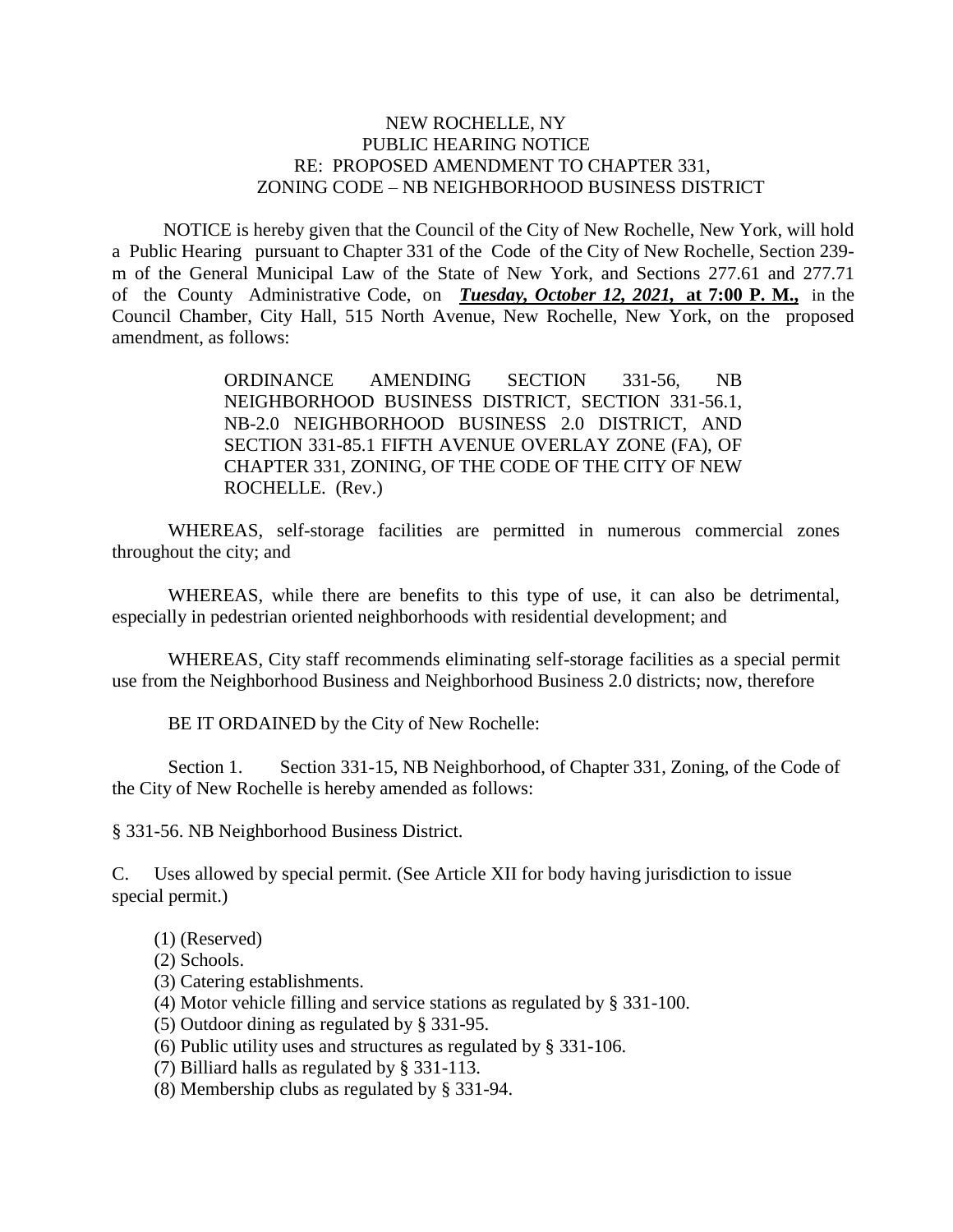(9) (Reserved) (10) Cellular antennas and associated facilities as per § 331-99. (11) Car washes as regulated by § 331-105. (12) Cabarets as accessory to a restaurant use shall be permitted when the NB District is located in the Cabaret Overlay Zone only as regulated by § 331-113.2. (13) Discount variety stores as regulated by § 331-113.13.

(14) Commercial EV Charging Stations as regulated by § 331-115.4.

Section 2. Section 331-56.1 NB-2.0 Neighborhood Business 2.0 District, of Chapter 331, Zoning, of the Code of the City of New Rochelle is hereby amended as follows:

§ 331-56.1 NB-2.0 Neighborhood Business 2.0 District

C. Uses allowed by special permit. (See Article XII for body having jurisdiction to issue special permit.)

- (1) Schools.
- (2) Catering establishments.

[(9) Self-storage facilities.]

- (3) Motor vehicle filling and service stations as regulated by § 331-100.
- (4) Outdoor dining as regulated by § 331-95.
- (5) Public utility uses and structures as regulated by § 331-106.
- (6) Billiard halls as regulated by § 331-113.
- (7) Membership clubs as regulated by § 331-94.
- [(8) Self-storage facilities.]

(8) Reserved

- (9) Cellular antennas and associated facilities as per § 331-99.
- (10) Car washes as regulated by § 331-105.
- (11) Cabarets as accessory to a restaurant use shall be permitted when the NB District is

located in the Cabaret Overlay Zone only as regulated by § 331-113.2.

(12) Discount variety stores as regulated by § 331-113.13.

(13) Commercial EV Charging Stations as regulated by § 331-115.4.

Section 3. Section 331-85.1 Fifth Avenue Overlay Zone (FA), of Chapter 331, Zoning, of the Code of the City of New Rochelle is hereby amended as follows:

§ 331-85.1. Fifth Avenue Overlay Zone (FA)

B. Permitted uses. [In addition to those u]Uses permitted by right in the underlying LI Light Industrial District with the exception of self-storage facilities[the following use shall be permitted by right in the Fifth Avenue Overlay Zone]:

[(1) Self-storage facility, only if totally new construction.]